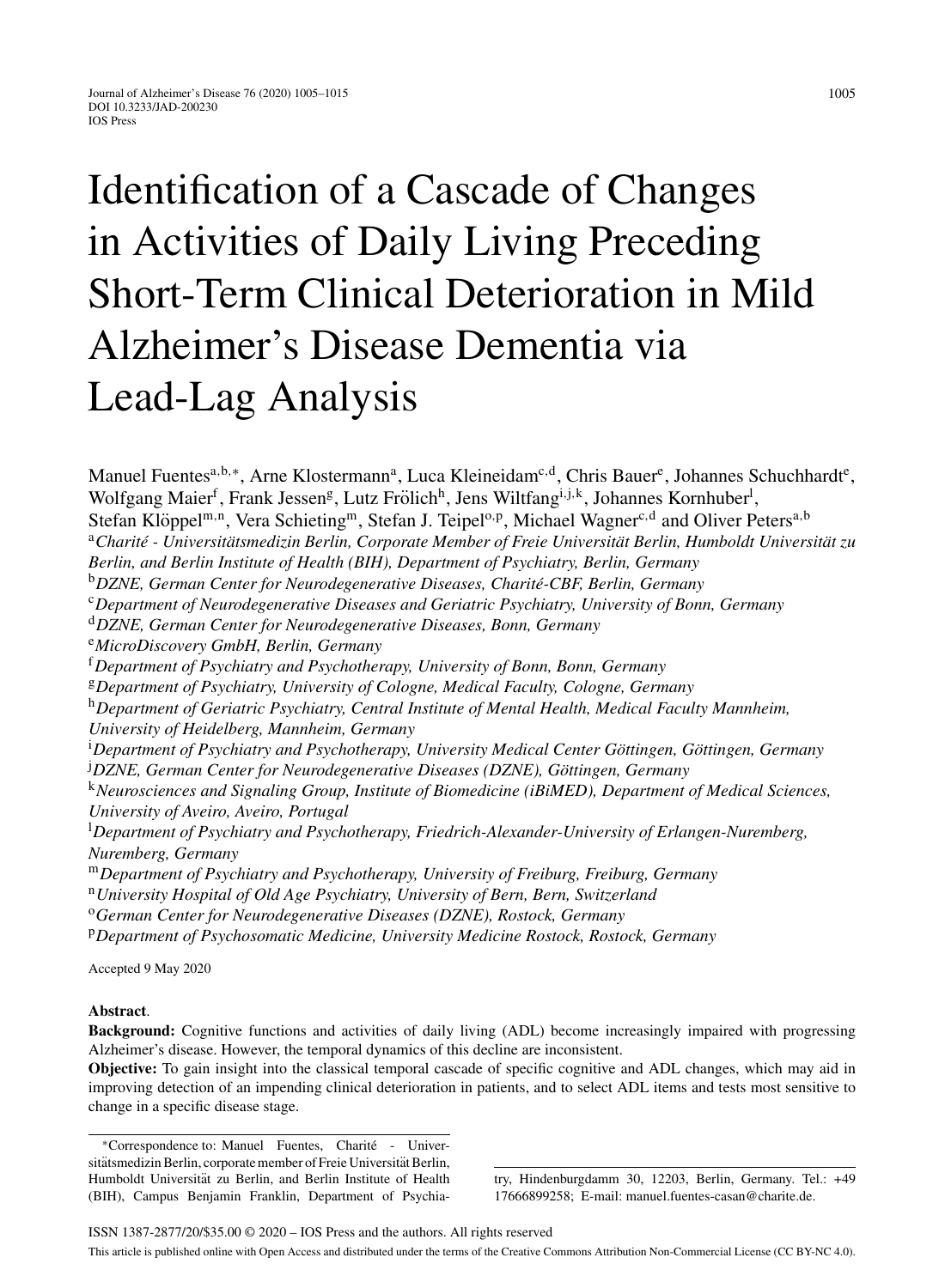**Methods:** Patients with mild Alzheimer's dementia (AD; MMSE = 23.9 ± 2.88) were followed at 12 and 24 months. Leadlag analysis of changes in cognitive and functional outcome measures (CDR-SOB, 12 neuropsychological subtest scores from the CERAD + test battery, 25 Bayer-ADL items) was applied to rank the temporal sequence of changes on an ordinal scale.

Results: Of 164 patients with mild AD, moderate disease progression was identified in 84 patients over 24 months ( $\triangle MMSE$  $5.8 \pm 8.64$ ;  $\Delta$ CDR-SOB 4.32  $\pm$  4.03). Ten Bayer-ADL item measures were altered early in moderate progressors and included in a new ADL composite score. Accordingly, the new ADL score surpassed all neuropsychological measures in repeated lead-lag analysis. The Bayer-ADL total score, TMT-A, and MMSE were lagging variables in all lead-lag analyses.

**Conclusion:** Short-term clinical deterioration in mild AD is initially preceded by changes (i.e., decline) in a well-defined set of ADL and not in classical cognitive measures.

Keywords: Alzheimer's disease, bayer activities of daily living scale, cognitive changes, disease progression, functional changes, lead and lag analysis

## **INTRODUCTION**

Progressive cognitive and functional decline over the disease course is the main hallmark of Alzheimer's disease [1]. However, activities of daily living (ADL) and cognitive tests show different rates of change along the Alzheimer's continuum [2, 3]. Time-saving and easy to apply instruments, whose longitudinal changes precede a cascade of changes in other neuropsychological instruments and consequent pronounced clinical deterioration, are essential for planning appropriate pharmacological and psychosocial interventions. Timely implementation of such measures might compensate, maintain, or enhance neuropsychological abilities, improve the quality of life of both patients and caregivers by reducing distress, depression, and psychological morbidity, facilitate planning of subsequent care, personal, financial and health-related decision-making, and delay nursing home admission of patients [4–6]. Although most studies monitoring longitudinal changes focused on the Mini-Mental State Examination (MMSE) [3, 7–11], the Clinical Dementia Rating-Sum of Boxes (CDR-SOB) [3, 9, 12], and the Alzheimer's Disease Assessment Scale-cognitive subscale (ADAS-Cog) [3, 8, 9, 11, 13, 14], the most optimal instrument reflecting longitudinal disease progression in mild dementia of Alzheimer-type remains elusive [9]. In this framework, the hierarchy of functional loss measured by changes in ADL has been generally relegated to the background. However, as ADL are sustained by multiple cognitive domains, they could consequently be even more vulnerable to imminent marked clinical deterioration than classical cognitive instruments. Based on this concept, Reppermund and colleagues [15, 16] conducted two predictive studies based on the Bayer-ADL (B-ADL)

scale. The B-ADL is a 25 item, informant-based instrument developed to assess functional disabilities in the early stages of dementia [17]. Unlike the Alzheimer's Disease Cooperative Study ADL scale [18], which is more time-consuming and requires an interviewer, the B-ADL is a time-saving questionnaire that is usually completed by the primary caregiver. Reppermund and colleagues divided the B-ADL into high and low cognitive demanding items. Difficulties in highly cognitive demanding activities at baseline were identified as an early marker of both progression to mild cognitive impairment (MCI) and dementia at 24-month follow-up [16].

In the present study, a new approach was applied by performing lead-lag analysis of changes in B-ADL items and subscales, including those described by Reppermund and colleagues [15, 16]), as well as classical cognitive measures in a sample of patients with mild Alzheimer's disease dementia (AD) over 24 months. Lead-lag analysis identifies items that either precede ("lead") or follow ("lag") that of other items in capturing change over time. To make our analysis comprehensible, one could compare this to a road bicycle race. Most cyclists pedal at a similar and constant speed; however, one cyclist frequently detaches from the group. In some cases, the sprinter generates a large distance to the remainder of the group, which maintains a constant speed. However, in other cases, the sprinter causes the speed of the group to increase as the remainder desire to catch up with the leader. Accordingly, the sprinter here represents an early marker of the acceleration of the group. As there is no gold standard for assessing disease progression in the early stages of AD, we aimed to identify alterations in a functional or cognitive measure preceding a cascade of changes in other neuropsychological variables (the "group" catching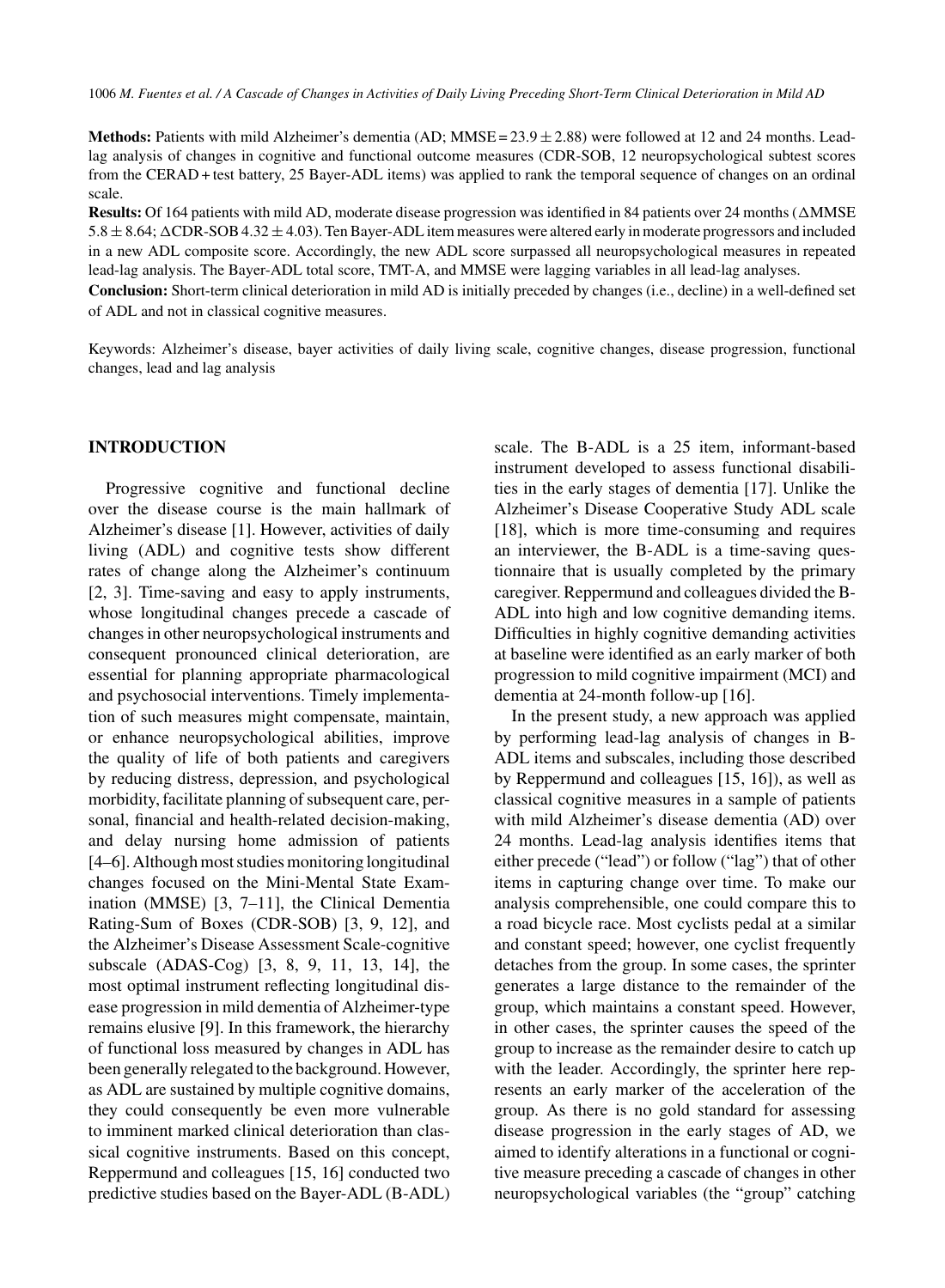up with the "sprinter"), and, accordingly, imminent marked clinical deterioration.

## **METHODS**

#### *Participants*

Patients from the long-term diagnostic and prognostic study (DAP study) as part of the German Dementia Competence Network (DCN) observational cohort with a mild dementia syndrome at baseline, etiologically classified as due to Alzheimer's disease, were included in the study  $(n=164)$ . Inclusion criteria were the collection of outcome measures at baseline and two annual followups. Diagnostic criteria for AD and study procedures have been described in detail elsewhere [19]. The DCN study was approved by the local ethics committees at each center, and conducted in accordance with the Declaration of Helsinki.

# *B-ADL questionnaire to detect functional impairment*

Functional decline was assessed by the B-ADL, whereby a cumulative score is obtained that rates impairment severity. The B-ADL covers a wide range of ADL with the majority of items relating to complex, instrumental tasks. All items were selected for their sensitivity to cognitive impairment, simplicity of the concept, international applicability, and relevance to patients coping with the demands of everyday life [17]. The B-ADL instrument is suitable for both cross-sectional screening as well as longitudinal follow-up to monitor clinical deterioration within the Alzheimer's disease continuum [17]. The following items constituted the applied questionnaire: 1) appliances: using domestic appliances; 2) care: self-care; 3) continuation: task persistence following a brief interruption; 4) conversation: participation; 5) cooking: ability to prepare food; 6) dates: observing important dates or events; 7) describing: outlining what was observed or heard; 8) directions: ability to provide directions upon questioning; 9) everyday: managing daily activities; 10) finances: understanding personal financial affairs; 11) hygiene: personal hygiene; 12) leisure: participating in leisure activities; 13) medication: self-medication; 14) message: taking a message for another individual; 15) money: correct counting; 16) orientation: finding the way in an unfamiliar setting; 17) parallel act.: synchronous task management; 18) pressure: performing a task under pressure; 19) reading: concentration; 20) safety: taking precaution; 21) shopping: ability to purchase items; 22) telephone: ability to use; 23) transportation: ability to use; 24) unfamiliar situation: coping with unknown circumstances; and 25) walking: taking a walk without getting lost.

## *Application and scoring of the B-ADL scale*

The following paragraph is extracted from the original manuscript of Hindmarch and colleagues describing the application and scoring of the B-ADL scale [17]:

"*The relative or caregiver assessing the patient*'*s difficulties with ADLs using the B-ADL is instructed to indicate how often difficulties occur with the activity in question by drawing a line through one of the circles numbered* '*1*' *to* '*10*'*. Additionally, a* '*not applicable*' *category is provided for instances where a question is not appropriate or relevant to a given patient. Only when a choice cannot be reasonably made is the informant asked to tick the box* '*unknown*'*. To compute a global scale score, first the individual item scores are summed up. Items rated* '*not applicable*' *and* '*unknown*' *are not used for the computation of this sum score. The total is then divided by the number of items rated between* '*1*' *and* '*10*'*. Thus, the scale*'*s sum score is corrected for the number of irrelevant items and missing scores. The resulting figure is rounded to two decimal places, ensuring that total scores of the B-ADL range between values 1.00 and 10.00*" [17].

# *Neuropsychological tests and scales to detect cognitive and functional impairment*

Dementia severity was assessed via the CDR-SOB [20]. The CDR-SOB is a summed total score of ratings across six domains (memory, orientation, judgment and problem solving, community affairs, home, and hobbies, and personal care), with scores ranging from 0 to 18 [21]. Impairment is defined only when caused by cognitive loss rather than by a physical disability or other non-cognitive factors [22]. This instrument is used to assess disease progression and frequently utilized as a primary efficacy endpoint [23]. Global cognitive functioning was assessed using a standardized, neuropsychological test battery published by the Consortium to Establish a Registry for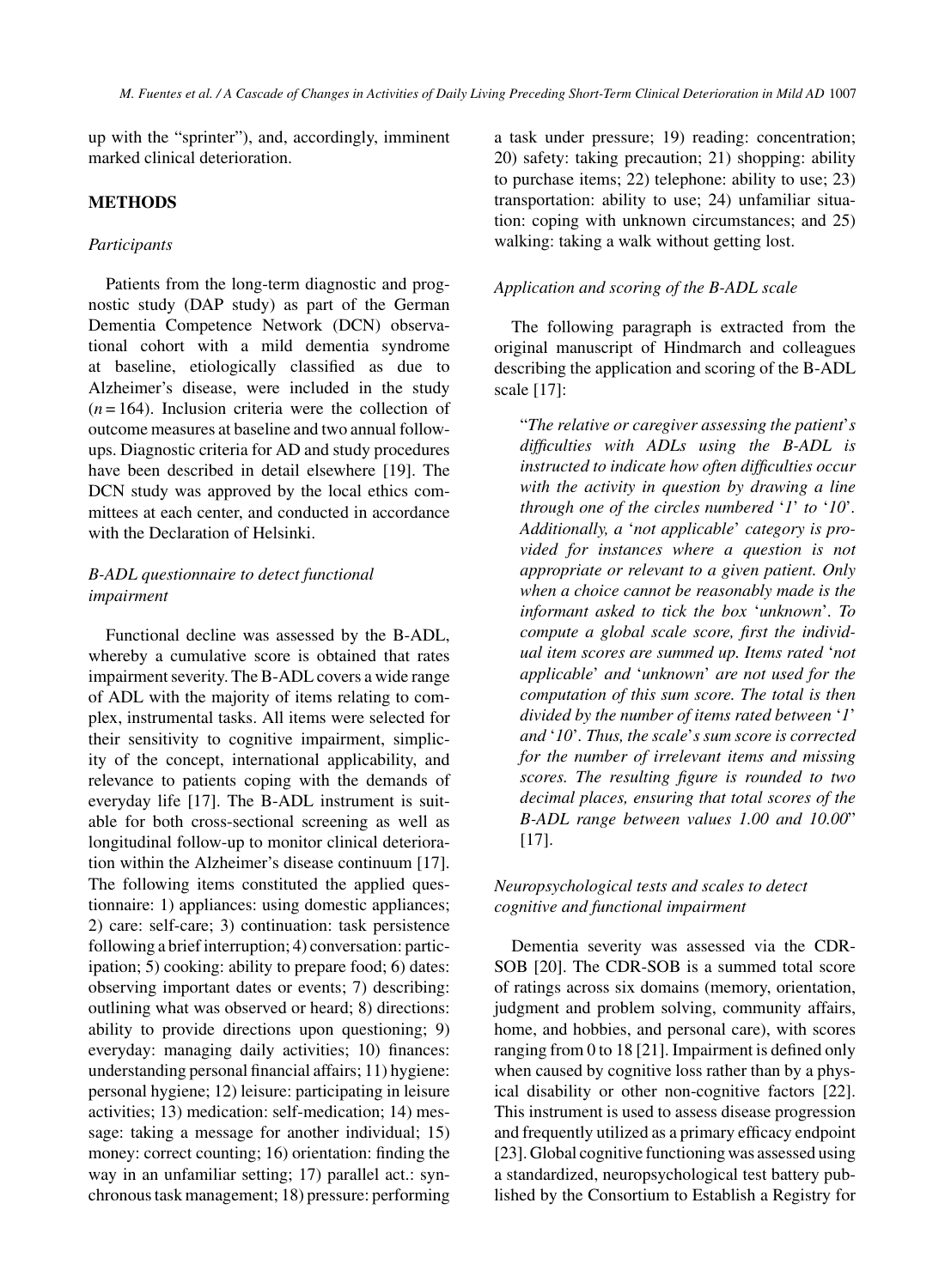Alzheimer's Disease (CERAD; [24]), supplemented by the Wechsler Memory Scale – Revised (WMS-R) immediate and delayed logical memory [25]), the Mini-Mental State Examination (MMSE) [26]) and the Clock Drawing Test (CDT; [27]). The CERAD comprised the following subtests: 1) BNT- $15 = 15$ -Item Version of the Boston Naming Test; 2) Semantic fluency (animals) 3) Word list (immediate recall); 4) Word list (immediate recall, intrusions); 5) Word list (delayed recall); 6) Word list (delayed recall, intrusions); 7) Word list (recognition task, correct inclusions); 8) Word list (recognition task, correct rejections); 9) Figure constructional praxia (copy); 10) Figure constructional praxia (delayed recall); 11)  $TMT-A = \text{Tail}$  Making Test A; 12)  $TMT-B = \text{Tail}$ Making Test B. There were insufficient data for the TMT-B to generate comparisons, as most patients reached the time ceiling (5 min) and showed a floor effect. Accordingly, the TMT-B was not included in further analyses.

## *Definition of collective*

Lead and lag relationships have been investigated in biological, computational, and social sciences (e.g., [28, 29]). Since we intended to identify functional and cognitive measures changing early in short-term, marked disease progression and leadlag analyses methodologically required a sufficient dynamic of change to ensure the significance of the results, patients with a deterioration of CDR-SOB ≥2 within 24 months were identified for analyses. Although most authors have defined a mean individual annual increase between 1.28 and 1.91 points, there remains a lack of general consensus regarding the rate of progression of the CDR-SOB score in mild AD [21, 30–32].

## *Imputation*

Lead-lag analyses were based on participants who fulfilled the eligibility criteria and all outcome assessments at all visits. For each patient, missing values of 10% were permitted. Rates of missing data in longitudinal research vary from 5 to 20%, although the acceptable consensus among most researchers is 10% [33–34]. Patients exceeding the applied value were excluded. Missing values were imputed using the Multivariate Imputations by Chained Equations (MICE) algorithm, with predictive mean matching provided by R-package mice version 2.3.0 (R-version 3.4.0) [35]. Differences in mean values  $\pm$  standard deviations between groups were evaluated with Student's *t*-test or Welch's unequal variances *t*-test after the F-test of equality of variances.

# *Lead and lag analysis*

To identify and rank-order on an ordinal scale, changes in functional and cognitive measures preceding a cascade of changes in other neuropsychological variables, and accordingly imminent marked clinical deterioration, two lead-lag analyses were conducted sequentially. In the first analysis, functional changes (i.e., decline) in individual B-ADL item measures over 24 months (i.e., 12 and 24-month follow-ups) were rank-ordered by median lead-lag coefficients. Consequently, two composite scores comprising all leading items with median lead-lag coefficients above zero (B-ADL LEAD) and all lagging items with median lead-lag coefficients below zero (B-ADL LAG) were created. A high average lead-lag coefficient indicated a leading variable for many patients. Furthermore, a change in variables with high and positive lead-lag median coefficients chronologically preceded imminent marked clinical deterioration. The first analysis intended to create a B-ADL LEAD composite score for comparison in a further lead-lag analysis with a set of classical cognitive measures. Therefore, the aim of the second lead-lag analysis was to explore whether the impending clinical deterioration in mild AD is first preceded by changes in a well-defined set of ADL items (i.e., B-ADL LEAD) or classical cognitive measures (i.e., variables of the CERAD+, WMS-R immediate and delayed logical memory, MMSE, CDT, and CDR). The second leadlag analysis was performed as described for the first lead-lag analysis.

## *Data discretization*

To perform all lead-lag analyses, each functional and cognitive variable was described by a profile comprising three time points: baseline, first followup, and second follow-up measurements. For noise reduction, the change in the variables was subdivided into five discrete categories, namely very low, low, medium, high, and very high, according to the quintiles of the complete variable distribution (20%, 40%, 60%, 80%, and 100%, respectively). Therefore, the data of the variables were separated into five equalsized parts (20% quantiles). In addition to filtering noise, the advantage of this transformation is based on rendering the different variables comparable.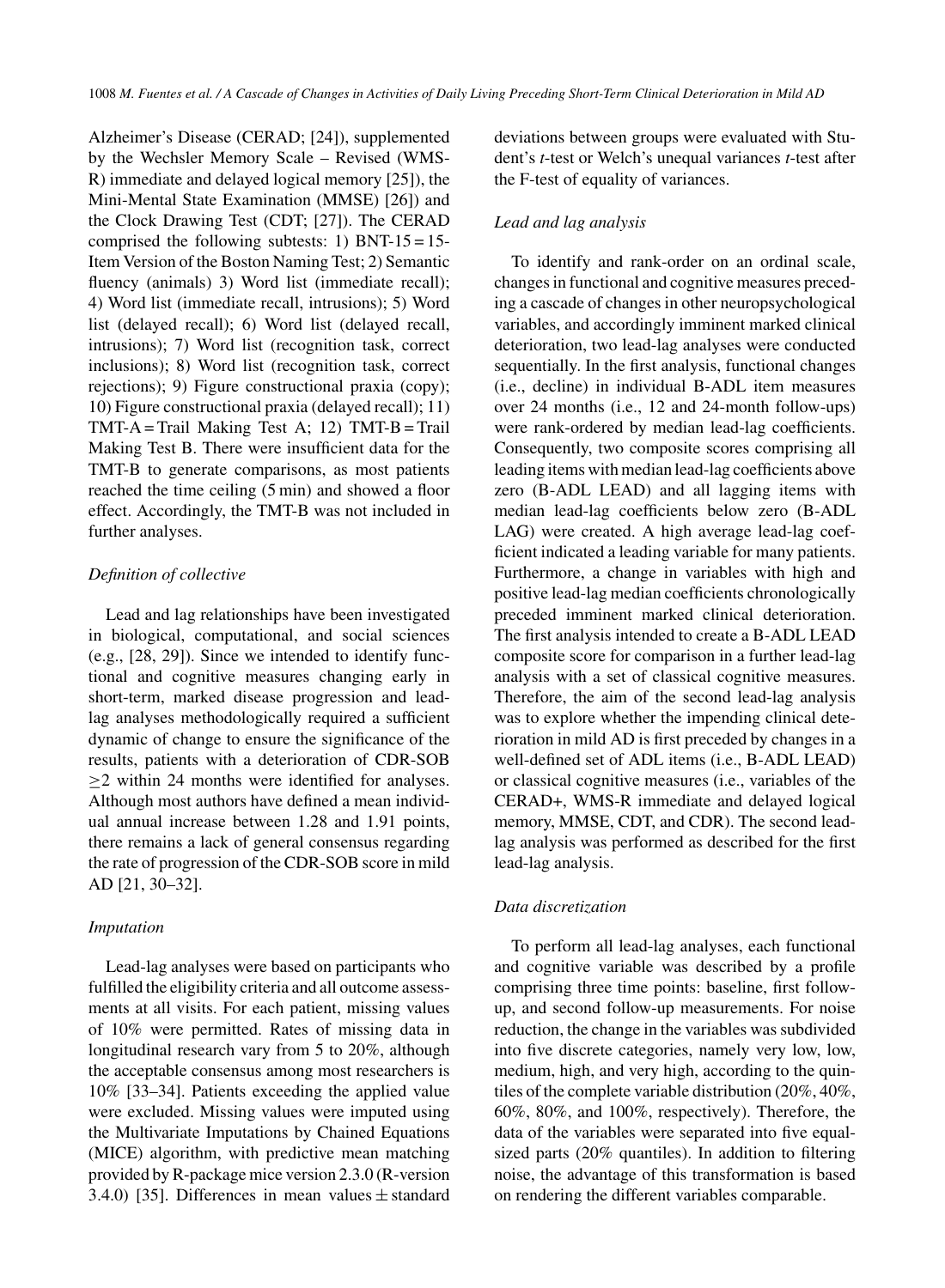#### *Cross-correlation analyses*

Cross-correlation is one of the most common metrics used to align time-series data [36]. To identify whether one variable leads before another, standard cross-correlation coefficients of the discretized profiles were calculated patient-wise and averaged for all patients. Therefore, average lead-lag coefficients were the result of cross-correlation of each variable against all others. Variables were ordered by median lead-lag coefficients. Details of cross-correlation analyses can be found in the Supplementary Material.

## *Bootstrapping estimates*

Lead-lag analyses were assessed by calculating bootstrapping estimates. Bootstrapping was used to estimate the internal validity. To perform resampling, time-profiles of each patient were shuffled, followed by reanalysis. Therefore, lead-lag coefficients were recalculated for 1000 resampling replications. For each variable, a normal distribution was fitted to the corresponding resampling using median lead-lag coefficients. The Shapiro-Wilk test was used to determine the normality of the variables. The estimated normal distribution was used to calculate the *p* value of a given variable. The Benjamini-Hochberg procedure was used to correct for multiple testing. Significance is indicated by an asterisk: \**p* value < 0.05; \*\**p* value < 0.01; and \*\*\**p* value < 0.001. The null hypothesis was that the median lead-lag coefficient was due to chance. A significant *p* value indicated non-randomness. In addition, a *p* value was calculated for the complete lead-lag analysis. Therefore, the variance of the original median lead-lag coefficients was compared with the variance of 1000 resamples. A fitted normal distribution using these 1000 resampled variances (background distribution) was used to calculate the *p* value for non-randomness.

# *Interpretation of the differences in medians for lead-lag coefficients*

Since our lead-lag analysis was customized especially for this study, we do not have a good reference for interpreting the absolute values of the median lead-lag coefficients. However, resampling was applied to overcome this issue. This method provides a reference for what could be expected from random data. A significant *p* value indicated nonrandomness. Therefore, in the current manuscript, we



Fig. 1. Study flow of dementia patients of the DAP study population. AD, Alzheimer's disease dementia; DAP, Diagnostic and prognostic study.

did not assess the absolute values of the median leadlag coefficients but rather the ordering of the items. Together with resampling, we are in the opinion that this is the appropriate manner of interpreting results.

## **RESULTS**

# *Patient characteristics*

Of the 351 patients with mild AD from the DAP cohort, 164 were eligible for the study (Fig. 1). Complete outcome measures or <10% of missing values at baseline, 12 months, and 24 months of followup were available from these patients (Fig. 1). Of the 164 patients with mild AD, clinical deterioration was identified in 86 patients, with a CDR-SOB  $\geq$ 2 within 24 months ( $\triangle$  MMSE 5.8 ± 8.64;  $\triangle$ CDR-SOB  $4.32 \pm 4.03$ ). These patients were termed moderate progressors and selected for subsequent analyses. Demographic and clinical characteristics of the subcohorts at baseline are depicted in Table 1 and Supplementary Table 1. Differences between the study sample and the DAP study population (AD patients only) were identified for several cognitive and functional variables, however, not for demographic variables (Table 1 and Supplementary Table 1).

# *Some functional skills deteriorate early in moderate progressors*

Cross-correlation analysis results ranking B-ADL items in leading and lagging clinical changes are shown in Fig. 2. In the first lead-lag analysis,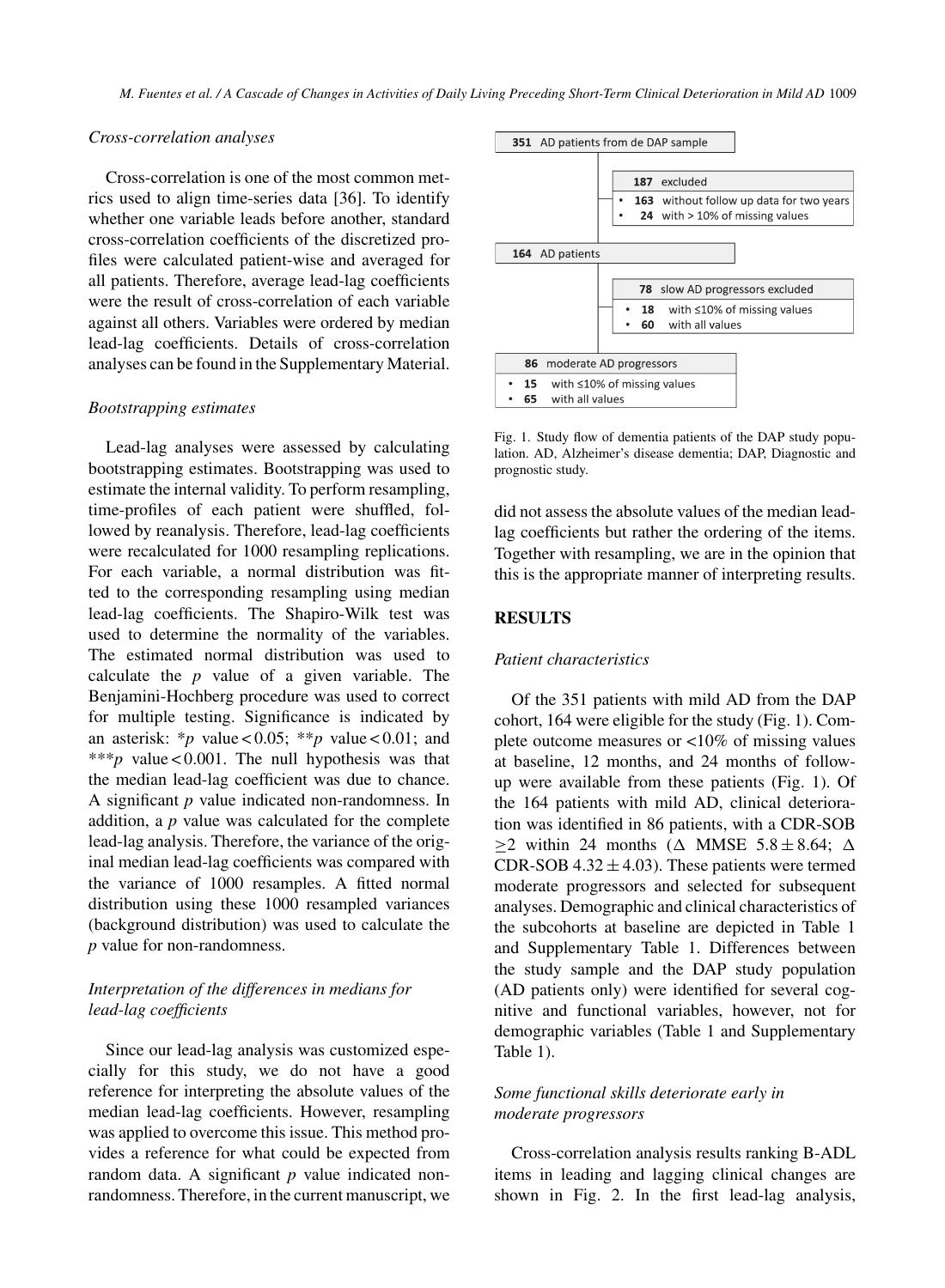1010 *M. Fuentes et al. / A Cascade of Changes in Activities of Daily Living Preceding Short-Term Clinical Deterioration in Mild AD*

| Demographic and clinical characteristics at baseline |                                    |                                        |                  |                                                |                  |
|------------------------------------------------------|------------------------------------|----------------------------------------|------------------|------------------------------------------------|------------------|
|                                                      | Slow AD<br>progressors<br>$n = 78$ | Moderate AD<br>progressors<br>$n = 86$ | $\boldsymbol{p}$ | AD patients from<br>the DAP study<br>$n = 351$ | $\boldsymbol{p}$ |
| Age                                                  | 69 (7.76)                          | 72.3(8.26)                             | < 0.05           | 72.8(8.30)                                     | 0.59             |
| Female %                                             | 57.69%                             | 47.67%                                 | 0.27             | 45.46 %                                        | 0.99             |
| Education $(y)$                                      | 9.06(1.96)                         | 9.45(1.92)                             | 0.27             | 9.23(1.98)                                     |                  |
| MMSE                                                 | 24.6 (2.49)                        | 23.3(3.09)                             | $0.01$           | 22.7(3.25)                                     | < 0.05           |
| CDR (SOB)                                            | 4.53(1.35)                         | 4.32(1.37)                             | 0.39             | 4.87(1.57)                                     | 0.14             |
| <b>CDT</b>                                           | 2.53(1.12)                         | 2.76(1.15)                             | 0.27             | 3.03(1.18)                                     | 0.09             |
| B-ADL (TS)                                           | 3.76(1.69)                         | 3.96(2.09)                             | 0.57             | 4.64(2.10)                                     | < 0.05           |

Table 1

AD, Alzheimer's disease dementia; B-ADL (TS), Bayer-activities of daily living (total score); CDR (SOB), Clinical Dementia Rating Scale (sum of boxes); CDT, Clock Drawing Test; DAP, Diagnostic and prognostic study; MMSE, Mini-Mental State Examination; y, years.



Fig. 2. Box plots of average lead-lag coefficients comprising individual B-ADL items: moderate AD progressors. Each box is composed of 24 values. Items are ordered by median lead-lag coefficients. A change in items with positive and high lead-lag coefficients occurs earlier in moderate AD progressors. *p* values were calculated with resampling. Using a bootstrapping estimate, the *p* value for complete lead-lag analysis was <0.001. Appliances, using domestic appliances; care, self-care; continuation, task persistence following a brief interruption; conversation, participation; cooking, ability to prepare food; dates, observing important dates or events; describing, outlining what was observed or heard; directions, ability to provide directions upon questioning; everyday, managing daily activities; finances, understanding personal financial affairs; hygiene, personal hygiene; leisure, participating in leisure activities; medication, self-medication; message, taking a message for another individual; money, correct counting; orientation, finding the way in an unfamiliar setting; parallel act., synchronous task management; pressure, performing a task under pressure; reading, concentration; safety, taking precaution; shopping, ability to purchase items; telephone, ability to use; transportation, ability to use; unfamiliar situation, coping with unknown circumstances; and walking, taking a walk without getting lost.

changes (i.e., decline) in the four B-ADL items "parallel activities"  $(p < 0.001)$ , "finances"  $(p < 0.001)$ , "orientation"  $(p < 0.01)$ , and "cooking"  $(p < 0.05)$ preceded all other B-ADL items. *p* values were calculated with resampling. Additionally, the six B-ADL items "unfamiliar situation", "pressure", "medication", "shopping", "message", and "dates"

had median lead-lag coefficients above zero (Fig. 2). Using bootstrapping estimates, the *p* value for complete lead-lag analysis was <0.001.

The 10 leading B-ADL items with median leadlag coefficients above zero were included in a B-ADL composite score (B-ADL LEAD), whereas the remaining 15 items were included in a second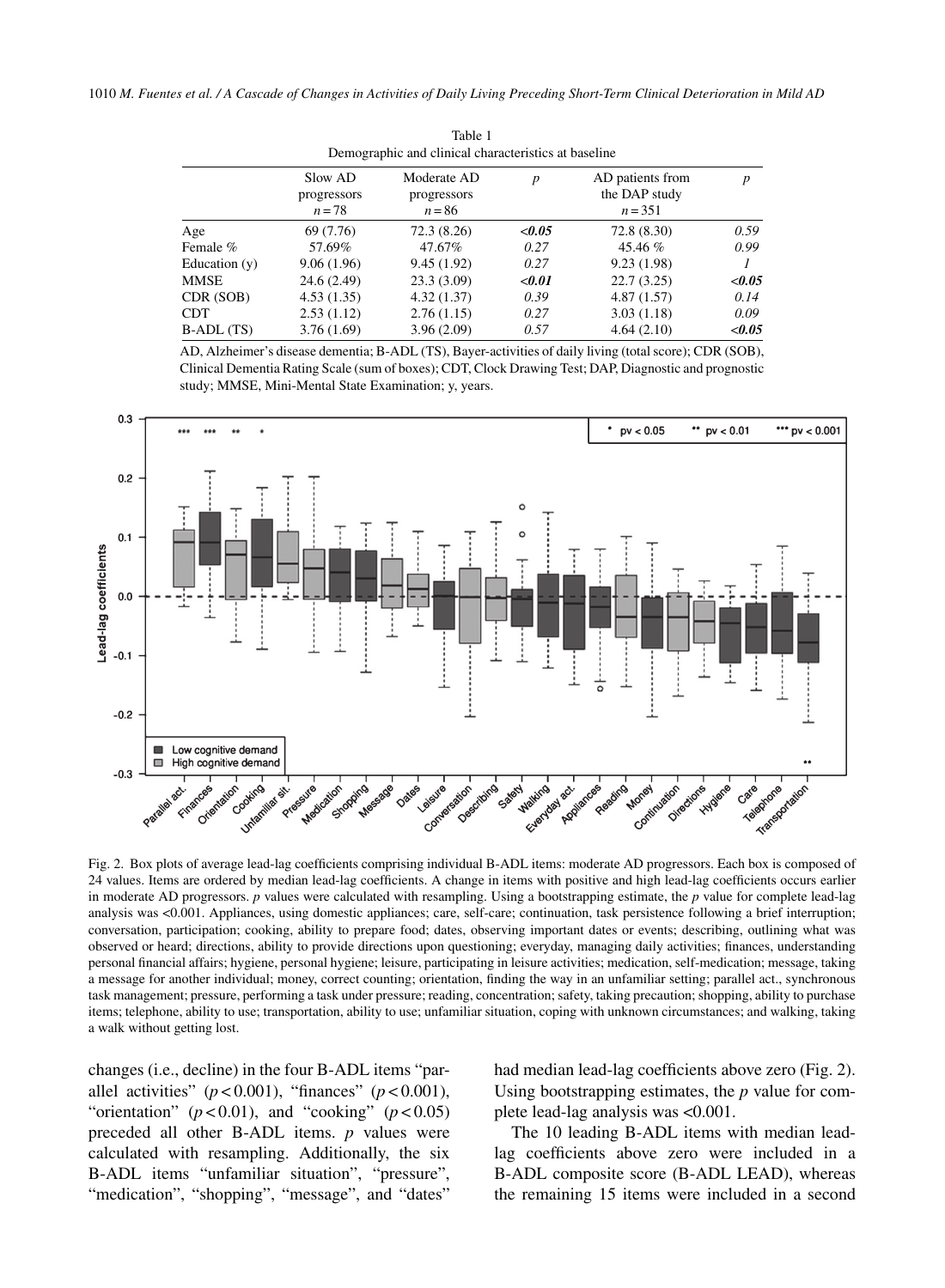

Fig. 3. Box plots of average lead-lag coefficients comprising the B-ADL (LEAD) and (LAG) composite scores, as well as cognitive variables: moderate AD progressors. Each box is composed of 17 values. Variables are ordered by median lead-lag coefficients. A change in variables with positive and high lead-lag coefficients occurs earlier in moderate AD progressors. *p* values were calculated with resampling. Using a bootstrapping estimate, the *p* value for complete lead-lag analysis was 0.000892. B-ADL (LEAD), Bayer-activities of daily living (i.e., B-ADL items with median lead-lag coefficients >0); B-ADL (LAG), Bayer-activities of daily living (i.e., B-ADL items with median lead-lag coefficients <0); C.BNT, CERAD. 15-Item Version of the Boston Naming Test; C. Fig (C), CERAD. Figure constructional praxia (copy); C. Fig (DR), CERAD. Figure constructional praxia (delayed recall); C. SemF, CERAD. Semantic fluency (animals); C. Word(DR), CERAD. Word list (delayed recall); C. Word (DR-I), CERAD. Word list (delayed recall, intrusions); C. Word (Inc), CERAD. Word list (recognition task, correct inclusions); C. Word (IR), CERAD. Word list (immediate recall).; C. Word (IR-I), CERAD. Word list (immediate recall, intrusions); C. Word (Rej), CERAD. Word list (recognition task, correct rejections); CDR (SB), Clinical Dementia Rating Scale (sum of boxes); CDT, Clock Drawing Test; MMSE, Mini-Mental State Examination; TMT-A, Trail Making Test A; WLM (DR), Wechsler Memory Scale-Revised (delayed recall, logical memory); WLM (IR), Wechsler Memory Scale-Revised (immediate recall, logical memory).

composite score (B-ADL LAG). Next, we analyzed whether imminent marked clinical deterioration is preceded by changes in the B-ADL LEAD composite score or in classical cognitive tests.

Lead-lag analysis comprising classical cognitive variables, as well as the B-ADL (LEAD) and (LAG) composite scores, demonstrated the B-ADL (LEAD) to be ranked first  $(p < 0.05)$ , followed by TMT-A, MMSE, WMS-R delayed logical memory, Word list (delayed recall, intrusions), B-ADL (LAG), Semantic fluency (animals), and Figure constructional praxia (copy), which were not significant for all variables (Fig. 3). Using bootstrapping estimates, the *p* value for the complete lead-lag analysis was <0.01.

As the B-ADL measures (i.e., LEAD, LAG, total score as well as the composite scores described by Reppermund and colleagues [15, 16], namely high cognitive demand and low cognitive demand) share several individual items, their correlation could favor individual median lead-lag coefficients and, therefore, leading positions in a general lead-lag analysis comprising all B-ADL, as well as classical cognitive

measures. To prevent this effect and indirectly examine the consistency of our results, individual lead-lag subanalyses were performed. The first subanalysis included the B-ADL total score and all cognitive variables (Supplementary Figure 1). The second subanalysis included the B-ADL high cognitive demand factor, low cognitive demand factor, and all cognitive variables (Supplementary Figure 2).

All lead-lag analyses comprising B-ADL and cognitive variables showed similar results except for a few subtle changes in the temporal order of several measures. These variations were due to minimal differences between several median lead-lag coefficients. All B-ADL variables exhibited positive median lead-lag coefficients and leading positions for several variables. In the first subanalysis, the B-ADL total score ranked first, followed by the TMT-A and MMSE, with results not significant for all variables. Using bootstrapping estimates, the *p* value for the complete lead-lag analysis was <0.05 (Supplementary Figure 1). In the second subanalysis, the B-ADL low cognitive demand factor ranked fourth,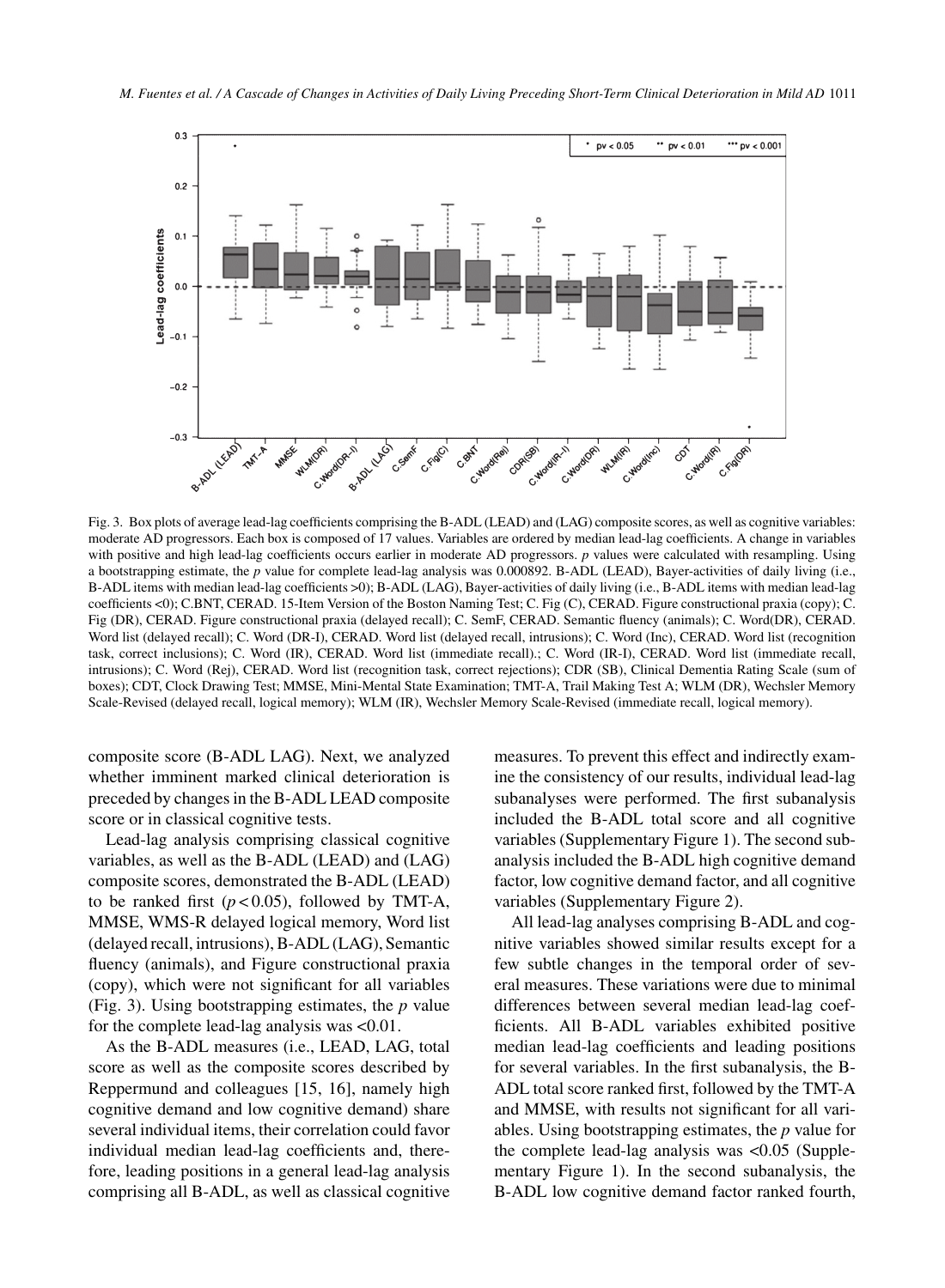followed by Word list (delayed recall, intrusions) and the B-ADL high cognitive demand factor. These variables were preceded by the TMT-A, MMSE, and Figure constructional praxia (copy), with all variables not significant. Using bootstrapping estimates, the *p* value for complete lead-lag analysis was 0.01 (Supplementary Figure 2). A comparison of the results of all lead-lag analyses comprising B-ADL and cognitive variables demonstrated the following ranking: 1) B-ADL (LEAD), 2) B-ADL total score, 3) TMT-A, and 4) MMSE. Although the B-ADL (LEAD) and the B-ADL total score are in the first position (Fig. 3 and Supplementary Figure 1), the median lead-lag coefficient of the B-ADL (LEAD) is both significant and higher than that of the B-ADL total score when compared to the respective analyses of the remaining variables. The WMS-R delayed logical memory, Word list (delayed recall, intrusions), Semantic fluency (animals), and Figure constructional praxia (copy) were among the lagging variables in all lead-lag analyses, while the Figure constructional praxia (delayed recall)  $(p < 0.05)$ ; Supplementary Figure 2), Word list (immediate recall), Word list (recognition task, correct inclusions), and CDT consistently demonstrated a lagging position.

## **DISCUSSION**

To the best of our knowledge, the present study reports the first lead-lag analysis examining change over time in instrumental ADL and standard cognitive measures in mild AD. A cascade of changes in items belonging to the B-ADL (LEAD) composite score occurs earlier in moderate AD progressors than changes in the B-ADL high cognitive demand factor score, the B-ADL total score, and the cognitive test scores examined. Therefore, we propose this subset of B-ADL items as a highly targeted tool to detect impending clinical deterioration in mild AD patients. Moreover, after corroboration in an independent data set, the B-ADL (LEAD) subscale could be implemented as an outcome measure in intervention studies instead of the overall B-ADL scale.

The indicative value for subsequent marked clinical deterioration showed by the high cognitive demand factor proposed by Reppermund and colleagues [15, 16] was found to be limited. Accordingly, items such as 'direction', 'continuation', or 'reading' were observed to be lagging in the analysis of single B-ADL item measures. This result may be

due to two reasons. First, the analysis by Reppermund and co-workers was conducted on samples comprising cognitively normal participants and MCI patients. In contrast, the present study included individuals at an early stage of AD that demonstrated far more functional deficits at the baseline evaluation. Second, Reppermund and colleagues based their analyses on predictions concerning deficit severity at baseline rather than exploring the temporal sequence of change in the high cognitive demand factor score over time. Despite this finding and the clear leading position exhibited by the B-ADL (LEAD) composite score, all other B-ADL measures, especially the B-ADL total score, showed positive median leadlag coefficients. Collectively, these results support the importance of analyzing longitudinal changes in functional abilities over a short period as a reliable measure preceding short-term, marked clinical deterioration in mild AD.

Investigation of the temporal sequence of change over time in single B-ADL items measures revealed changes in instrumental activities with high executive functioning, processing speed, and memory demand preceding subsequent short-term, marked clinical deterioration. In contrast, a change in several activities based on automatism or procedural memory processes with low executive functioning demand showed lagging positions (Fig. 2). Similarly, for cognitive measures, short-term, marked clinical deterioration in mild AD was found to be preceded by a change in tests, such as the TMT-A, which mainly requires executive functioning and cognitive processing speed [21, 37]. In fact, these cognitive domains are involved in many higher-order processes, which reflect general cognitive integrity [21], and could explain their early vulnerability to change before short-term marked clinical deterioration. Previous stepwise logistic models with mild AD patients showed that the TMT-A was able to best discriminate faster from slower progressors, with an overall accuracy of 68% [21]. Furthermore, multivariate analyses with cognitively healthy, MCI, and AD individuals revealed the TMT-A to be a significant predictor of daily functioning [38]. In the present study, the MMSE score was observed to change early in short-term, marked disease progression. Considering its cost-effectiveness and sensitivity, this global cognitive functioning measure serves as one of the most effective instruments for monitoring patients with AD over time [1, 9, 10]. Our results also support previous reports that changes in the WMS-R delayed logical memory [31], visuospatial construction [39]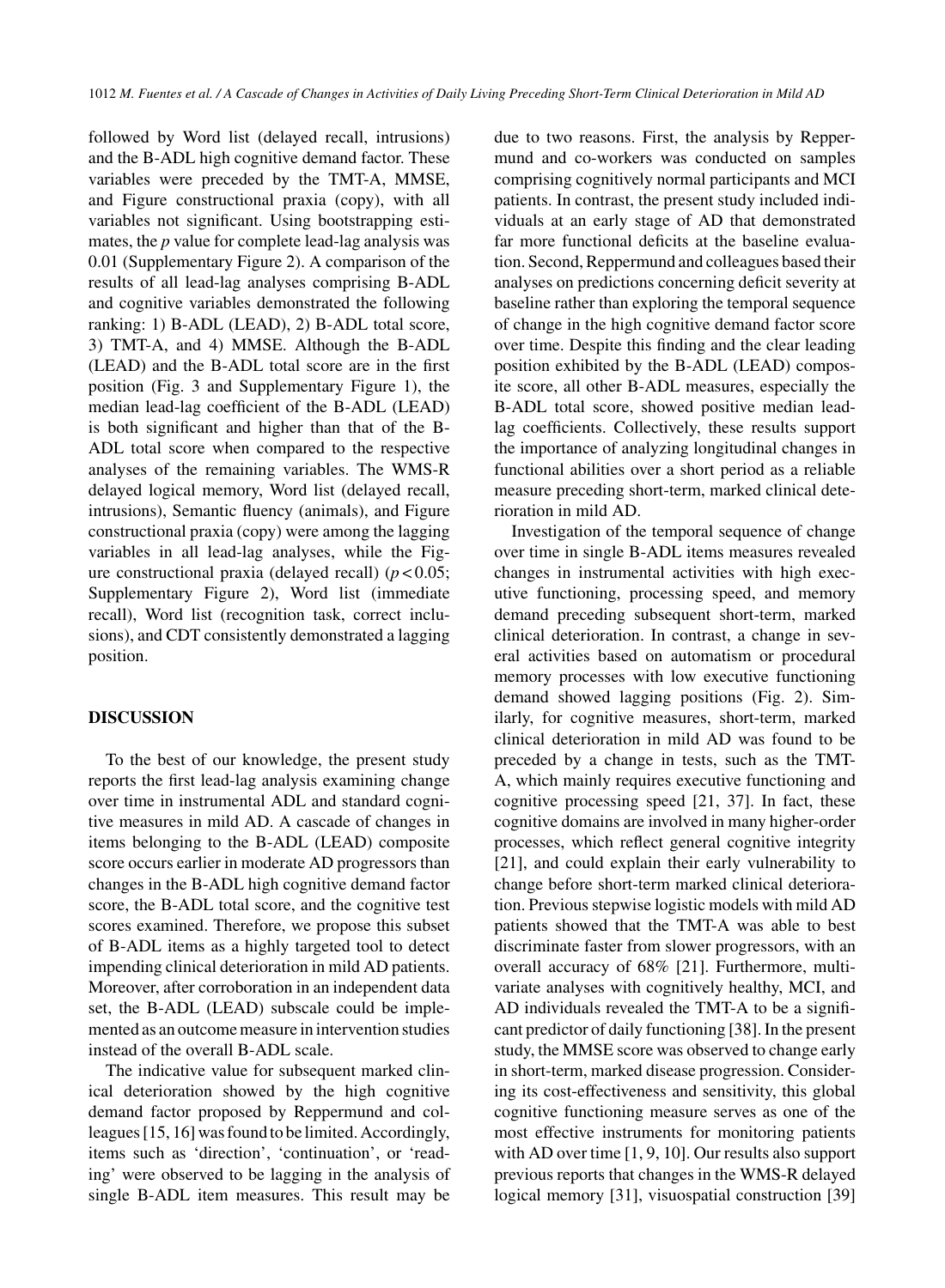and semantic fluency [40] scores are suggestive of disease progression in mild AD.

The similar dynamic of change reflected in both lead-lag subanalyses (Supplementary Figures 1 and 2), in conjunction with the statistical significance of the entire analyses robustly supported by bootstrapping with 1000 replicates, added internal validity to the study and suggested the lack of randomness of the results. Moreover, in further analyses, lead-lag analysis was performed using both slow and moderate progressors (Supplementary Figure 3). Although the B-ADL (LEAD) was preceded by the MMSE, TMT-A, and WMS-R delayed logical memory, this composite score showed a leading position and a high and positive median lead-lag coefficient, supporting its vulnerability to disease progression in mild AD.

In addition to these findings, we present a new approach capable of analyzing disease progression in AD from another perspective, which could complement classical methods primarily based on predictions. Furthermore, since slight changes in functional and cognitive measures occur within the Alzheimer's continuum before values considered severe or very severe are attained, our temporal analysis of change may help detect individuals at risk of marked clinical deterioration in the short-term at an even earlier stage. Of note, none of the study participants demonstrated an improvement in any variable over time. Therefore, in the current study, change refers to decline or clinical deterioration. Despite exhibiting several similarities with moderate AD progressors, slow AD progressors showed a different pattern of change in cognitive and functional variables, as revealed by supplementary lead-lag analyses (Supplementary Figure 4).

Several limitations must be considered when interpreting the findings of this study. First, transforming the change within variables and participants over time into a rank-order classification of change was necessary. Accordingly, we performed cross-correlation analyses on an ordinal scale. Therefore, information related to questions on the differential effects of the raw score magnitude of change or the severity of the deficits is lacking. Conversely, this transformation reduced the information within the data to only the most necessary. Despite this limitation, bootstrap estimates with 1000 replications added internal validity to our lead-lag analyses. Second, the retrospective selection of moderate decliners was most likely biased. The demographic and neuropsychological differences between slow and moderate

progressors at baseline (Table 1 and Supplementary Table 1) support this assumption. Moreover, we subdivided the AD collective by change in CDR-SOB, concurrently applying this variable in lead-lag analyses. This enable exploration of whether the identified variables preceding short-term marked clinical deterioration in mild AD could be implemented after corroboration in an independent data set as potential predictors of pronounced disease progression in further analyses. Third, we compared different leadlag analyses and indirectly rank-ordered changes in functional and cognitive variables in a general classification. Since a collective comparison in a general lead-lag analysis was not possible due to methodological issues, the conclusions of the inferred ranking are hypothetical. Fourth, although such measures fall far short of the objective of our preliminary analysis and can be verified in further studies, the 10 B-ADL (LEAD) items were not utilized in an independent data set. Furthermore, confirmatory factor analysis was not performed reliably to examine whether the two-domain structure by Reppermund and colleagues [15, 16] was present in the current study. Fifth, as the TMT-B was not included in further analyses due to methodological issues, we could not analyze the TMT B-A time or TMT B/A ratio, which provides a relatively pure indicator of executive control [41]. However, we have used several cognitive variables involving executive functions to a greater or lesser extent. Sixth, only data from baseline and followups were collected. Although a higher number of longitudinal evaluations would have improved the temporal order analysis of our variables, the present study reflects the clinical setting. Seventh, regarding functionality, informants vary in their actual contact with the participants and in their capability to provide valid information. Therefore, we could not establish the validity of the informants' reports [15]. However, as all intra-individual analyses were performed with the same informants at all visits, the possible effect of individual variability is minimized. Eighth, three baseline scores were found to significantly differ between our study sample and the DAP study population (Supplementary Table 1). However, these were only of minor relevance for the lead-lag analyses, which was conducted on within subject data. Furthermore, these differences were presumably due to our exclusion criteria concerning missing data and/or follow-up assessments. We hypothesize that the AD patients from the DAP study who did not meet our inclusion criteria demonstrated a lower performance at baseline. The exclusion of these patients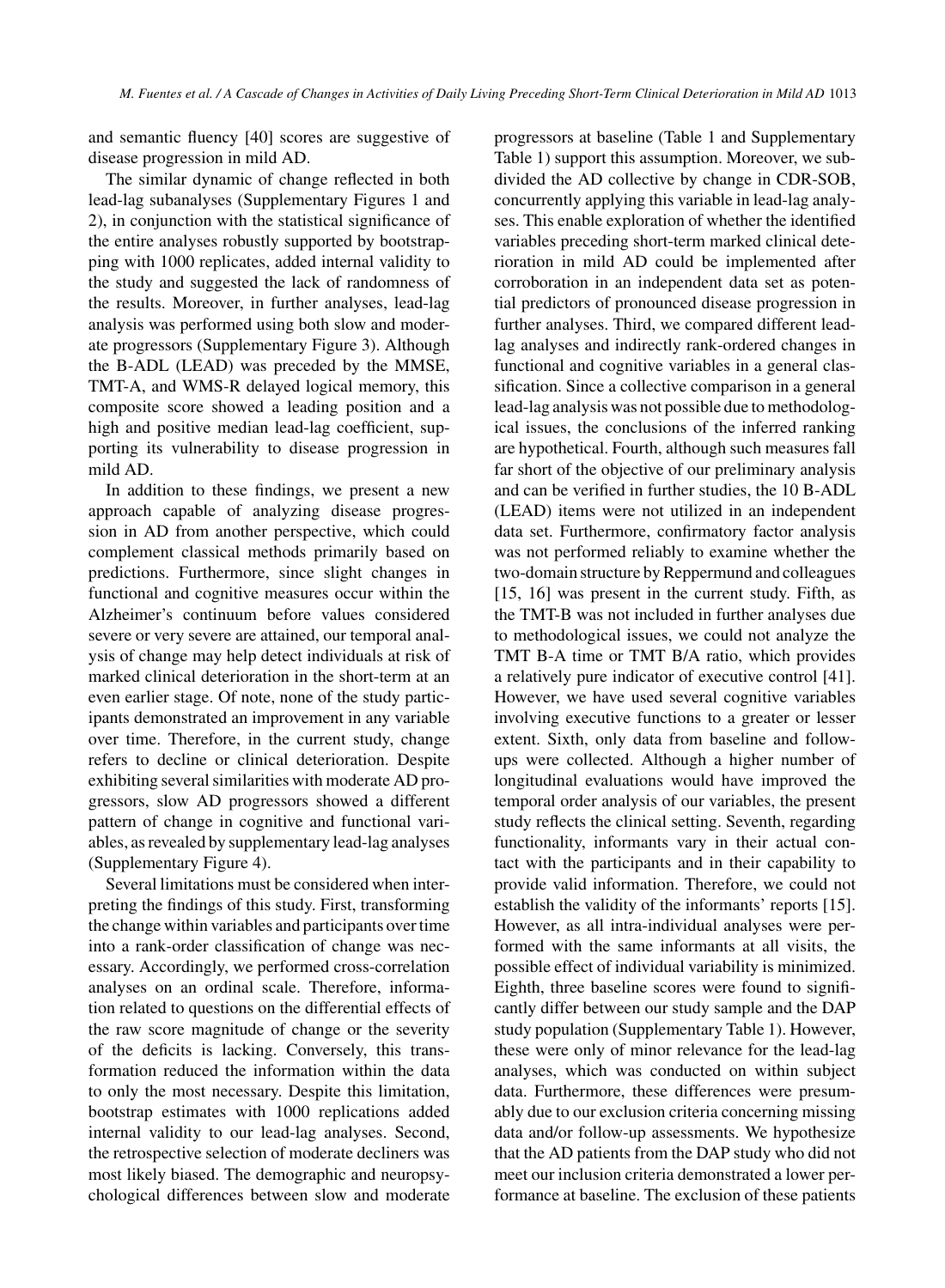likely resulted in a slight improvement of the three baseline scores.

In conclusion, short-term clinical deterioration in mild AD is initially preceded by changes (i.e., decline) in a well-defined set of activities of daily living (ADL) and not in classical cognitive measures. As ADL are sustained by multiple cognitive domains, we hypothesize that these activities are more vulnerable to imminent marked clinical deterioration than classical cognitive measures. The results of this study add evidence to the importance of analyzing longitudinal changes in functional abilities as a reliable measure to detect short-term clinical deterioration in mild AD. Changes in the TMT-A and MMSE should also be interpreted as a marker of short-term, pronounced clinical deterioration. Implementation of the identified items and tests might enable a delay in the progression of the dependence stage by enforcing clinical and psychosocial interventions far in advance. Further research employing the outlined methodology and longer longitudinal designs with cognitively intact individuals is required to assess the temporal order of functional and cognitive change before MCI and dementia stages.

#### **ACKNOWLEDGMENTS**

The German Federal Ministry of Education and Research (BMBF) is gratefully acknowledged for its financial support (01GI0420). This study was also supported by the German Centre for Neurodegenerative Diseases (DZNE). We thank all patients and their caregivers, as well as all co-workers of the German Dementia Competence Network centers who participated in the DAP study. We also wish to thank our colleagues of the Charité-Universitätsmedizin Berlin Memory Clinic for discussions and comments concerning the manuscript.

Authors' disclosures available online ([https://](https://www.j-alz.com/manuscript-disclosures/20-0230r2) [www.j-alz.com/manuscript-disclosures/20-0230r2\)](https://www.j-alz.com/manuscript-disclosures/20-0230r2).

#### **SUPPLEMENTARY MATERIAL**

The supplementary material is available in the electronic version of this article: [https://dx.doi.org/10.](https://dx.doi.org/10.3233/JAD-200230) [3233/JAD-200230.](https://dx.doi.org/10.3233/JAD-200230)

## **REFERENCES**

[1] Barocco F, Spallazzi M, Concari L, Gardini S, Pelosi A, Caffarra P (2017) The progression of Alzheimer's disease: Are fast decliners really fast? a four-year follow-up. *J Alzheimers Dis* **57**, 775-786.

- [2] Cornelis E, Gorus E, Beyer I, Bautmans I, De Vriendt P (2017) Early diagnosis of mild cognitive impairment and mild dementia through basic and instrumental activities of daily living: Development of a new evaluation tool. *PLoS Med* **14**, e1002250.
- [3] Harrison JE, Rentz DM, Brashear HR, Arrighi HM, Ropacki MT, Liu E (2018) Psychometric evaluation of the neuropsychological test battery in individuals with normal cognition, mild cognitive impairment, or mild to moderate Alzheimer's disease: Results from a longitudinal study. *J Prev Alzheimers Dis* **5**, 236-244.
- [4] Brodaty H, Green A, Koschera A (2003) Meta-analysis of psychosocial interventions for caregivers of people with dementia. *J Am Geriatr Soc* **51**, 657-664.
- [5] Charras K, Dramé M (2020) Treatment indications in clinical practice and applied research on psychosocial interventions for people with dementia. *Am J Alzheimers Dis Other Demen* **35**, 1533317519859213.
- [6] Volpe U, Amin H, Ayinde OO, Burns A, Chan WC, David R, Dejanovic SD, Djokic G, Eraslan D, Fischer GAL, Gracia-Garc´ia P, Hamdani SU, Han C, Jafri H, Kallivayalil RA, Kriekaart RL, Kua EH, Lam LCW, Lecic-Tosevski D, Leroi I, Lobo A, Mihai A, Minhas FA, Mistry H, Ogundele AT, OldeRikkert MGM, Olivera J, Palumbo C, Parker A, Pejuskovic B, Riese F, Robert P, Semrau M, Stoppe G, Sudhakar S, Tirintica AR, Tofique S, Tsoi C, Wolski L, Yalug I, Wang H, Yu X, Sartorius N (2020) Pathways to care for people with dementia: An international multicentre study. *Int J Geriatr Psychiatry* **35**, 163-173.
- [7] Malek-Ahmadi M, Chen K, Davis K, Belden CM, Powell J, Jacobson SA, Sabbagh MN (2015) Sensitivity to change and prediction of global change for the Alzheimer's Questionnaire. *Alzheimers Res Ther* **7**, 1.
- [8] Wattmo C, Minthon L, Wallin *A˚*K (2016) Mild versus moderate stages of Alzheimer's disease: Three-year outcomes in a routine clinical setting of cholinesterase inhibitor therapy. *Alzheimers Res Therapy* **8**, 7.
- [9] Kim J, Na HK, Byun J, Shin J, Kim S, Lee BH, Na DL (2017) Tracking cognitive decline in amnestic mild cognitive impairment and early-stage Alzheimer dementia: Mini-mental state examination versus neuropsychological battery. *Dement Geriatr Cogn Disord* **44**, 105-117.
- [10] Li F, Takechi H, Kokuryu A, Takahashi R (2017) Longitudinal changes in performance on cognitive screening tests in patients with mild cognitive impairment and Alzheimer disease. *Dement Geriatr Cogn Disord Extra* **7**, 366-373.
- [11] Veitch DP, Weiner MW, Aisen PS, Beckett LA, Cairns NJ, Green RC, Harvey D, Jack CR, Jagust W, Morris JC, Petersen RC, Saykin AJ, Shaw LM, Toga AW, Trojanowski JQ (2019) Understanding disease progression and improving Alzheimer's disease clinical trials: Recent highlights from the Alzheimer's Disease Neuroimaging Initiative. *Alzheimers Dement* **15**, 106-152.
- [12] McDade E, Wang G, Gordon BA, Hassenstab J, Benzinger TLS, Buckles V, Fagan AM, Holtzman DM, Cairns NJ, Goate AM, Marcus DS, Morris JC, Paumier K, Xiong C, Allegri R, Berman SB, Klunk W, Noble J, Ringman J, Ghetti B, Farlow M, Sperling RA, Chhatwal J, Salloway S, Graff-Radford NR, Schofield PR, Masters C, Rossor MN, Fox NC, Levin J, Jucker M, Bateman RJ, for the Dominantly Inherited Alzheimer Network (2018) Longitudinal cognitive and biomarker changes in dominantly inherited Alzheimer disease. *Neurology* **91**, e1295-e1306.